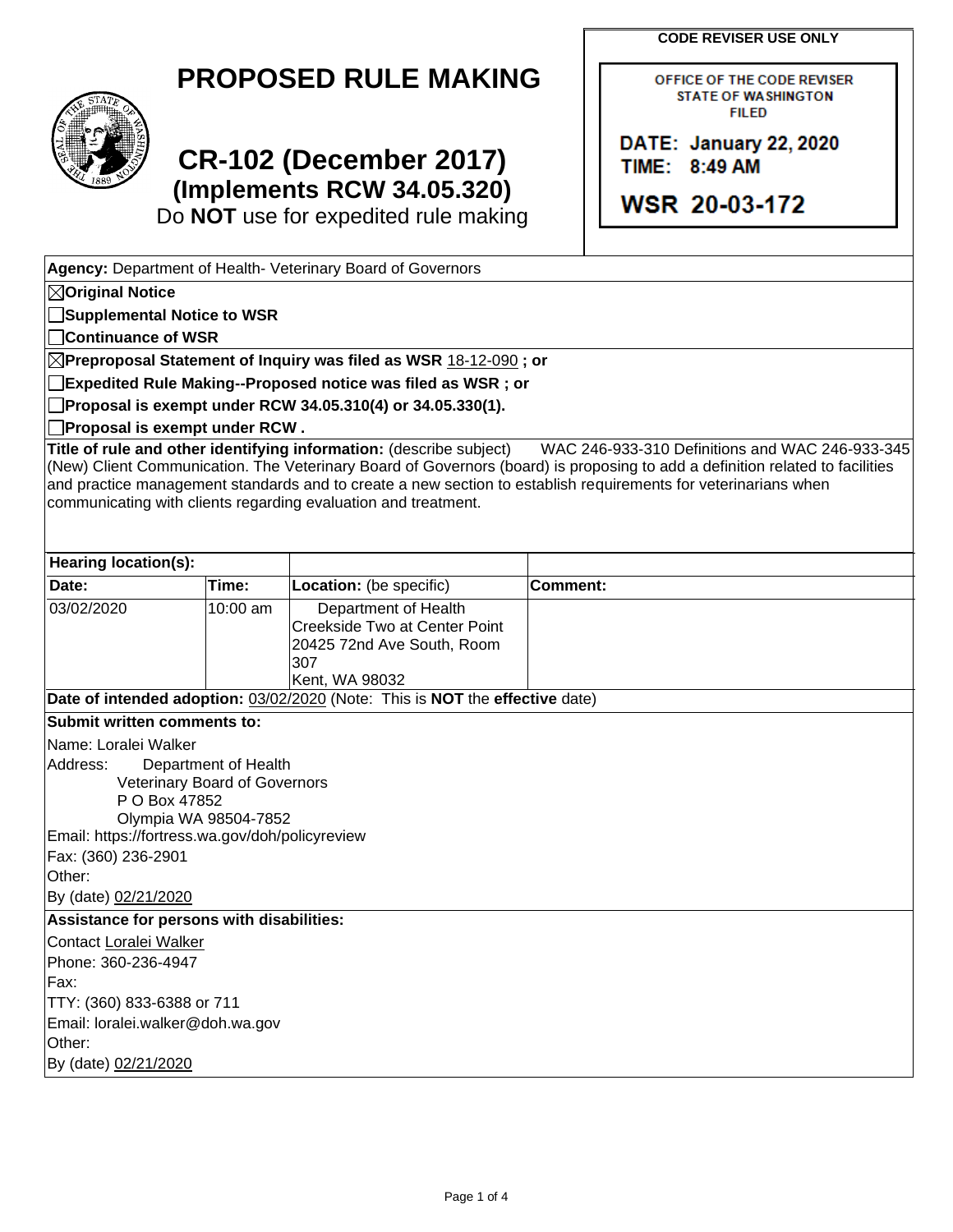**Purpose of the proposal and its anticipated effects, including any changes in existing rules:** The board is proposing to establish minimum requirements for information provided to clients when evaluating and treating animal patients. The board proposes to amend an existing rule and create a new rule in order to take a more holistic approach to requirements for client communication. The proposed rule includes expanded or new communication requirements for proposed diagnostic tests, possible and definitive diagnoses, common side effects or adverse outcomes of diagnostics and treatment, estimated cost, prognosis and treatment options, communication that is timely and prior to treatment (except during emergencies or when the client cannot be reached), communication that enables the clients to understand the problem and options, and written or verbal consent from the clients.

**Reasons supporting proposal:** This proposal is intended to ensure care provided promotes the health and safety of animal patients based on client decisions and emphasizes the importance of consultation with clients.

|                                 | Statutory authority for adoption: RCW 18.92.030          |                                                                                                               |                                    |
|---------------------------------|----------------------------------------------------------|---------------------------------------------------------------------------------------------------------------|------------------------------------|
|                                 |                                                          |                                                                                                               |                                    |
|                                 | Statute being implemented: chapter 18.92 RCW             |                                                                                                               |                                    |
|                                 |                                                          |                                                                                                               |                                    |
| Is rule necessary because of a: |                                                          |                                                                                                               |                                    |
| Federal Law?                    |                                                          |                                                                                                               | $\boxtimes$ No<br>Yes              |
|                                 | <b>Federal Court Decision?</b>                           |                                                                                                               | Yes<br>$\boxtimes$ No              |
|                                 | <b>State Court Decision?</b>                             |                                                                                                               | $\boxtimes$ No<br>Yes              |
| If yes, CITATION:               |                                                          |                                                                                                               |                                    |
| matters:<br>None.               |                                                          | Agency comments or recommendations, if any, as to statutory language, implementation, enforcement, and fiscal |                                    |
|                                 |                                                          |                                                                                                               |                                    |
|                                 |                                                          |                                                                                                               |                                    |
|                                 |                                                          |                                                                                                               |                                    |
|                                 |                                                          |                                                                                                               |                                    |
|                                 | Name of proponent: (person or organization)              | Department of Health - Veterinary Board of                                                                    | Private                            |
| Governors                       |                                                          |                                                                                                               | Public<br>$\boxtimes$ Governmental |
|                                 |                                                          |                                                                                                               |                                    |
|                                 | Name of agency personnel responsible for:                |                                                                                                               |                                    |
|                                 | Name                                                     | <b>Office Location</b>                                                                                        | Phone                              |
| Drafting:                       | Loralei Walker, Program                                  | 111 Israel Road SE, Tumwater WA 98501                                                                         | (360) 236-4947                     |
| Manager<br>Implementation:      | Loralei Walker, Program                                  |                                                                                                               |                                    |
| Manager                         |                                                          | 111 Israel Road SE, Tumwater WA 98501                                                                         | (360) 236-4947                     |
| Enforcement:<br>Manager         | Loralei Walker, Program                                  | 111 Israel Road SE, Tumwater WA 98501                                                                         | $(360)$ 236-4947                   |
|                                 |                                                          | Is a school district fiscal impact statement required under RCW 28A.305.135?                                  | Yes<br>$\boxtimes$ No              |
| If yes, insert statement here:  |                                                          |                                                                                                               |                                    |
|                                 |                                                          |                                                                                                               |                                    |
|                                 |                                                          | The public may obtain a copy of the school district fiscal impact statement by contacting:                    |                                    |
| Name:                           |                                                          |                                                                                                               |                                    |
| Address:                        |                                                          |                                                                                                               |                                    |
| Phone:                          |                                                          |                                                                                                               |                                    |
| Fax:                            |                                                          |                                                                                                               |                                    |
| TTY:                            |                                                          |                                                                                                               |                                    |
| Email:                          |                                                          |                                                                                                               |                                    |
| Other:                          |                                                          |                                                                                                               |                                    |
|                                 | Is a cost-benefit analysis required under RCW 34.05.328? |                                                                                                               |                                    |
|                                 |                                                          | $\boxtimes$ Yes: A preliminary cost-benefit analysis may be obtained by contacting:                           |                                    |
|                                 | Name: Loralei Walker                                     |                                                                                                               |                                    |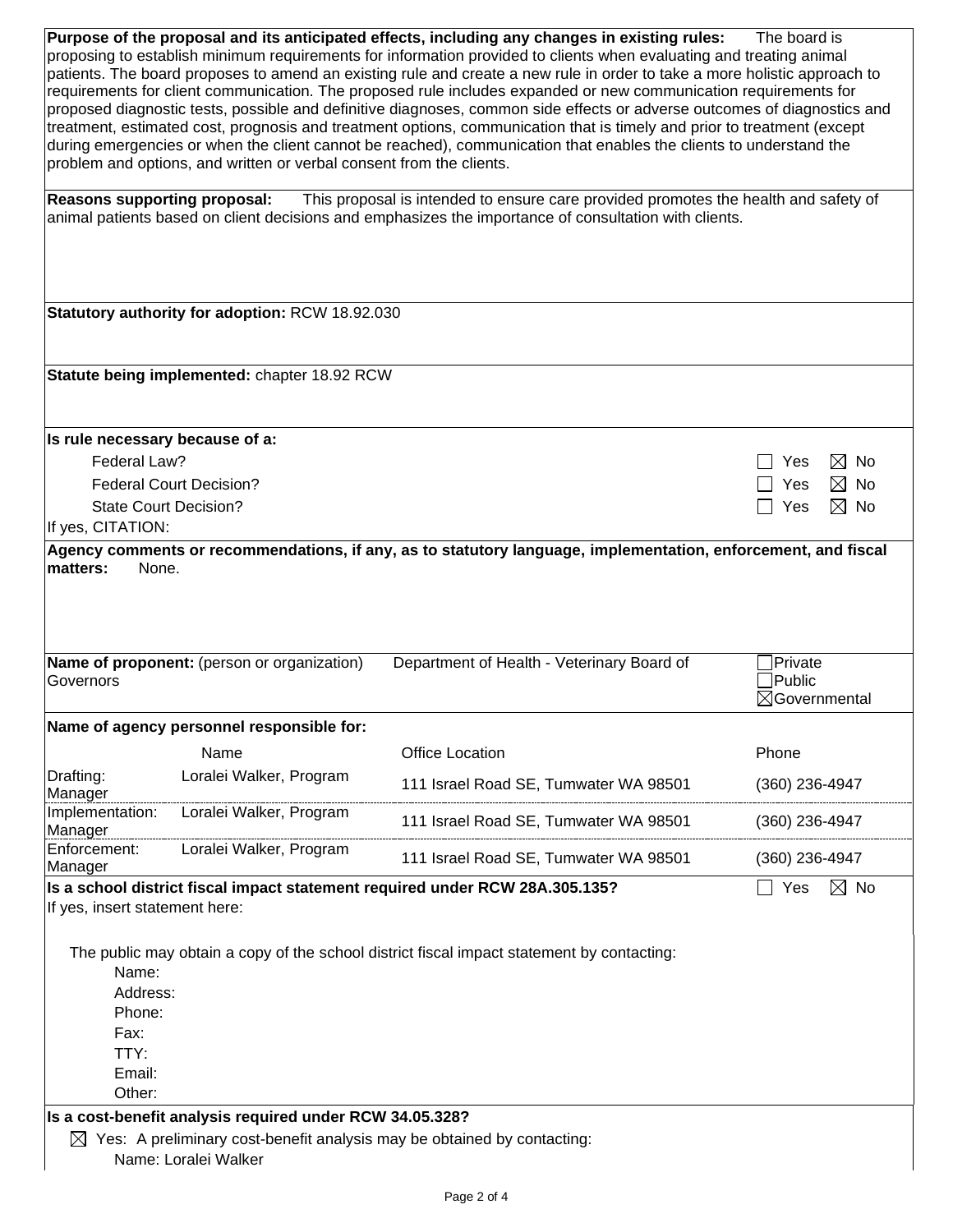Address: Department of Health Veterinary Board of Governors P O Box 47852 Olympia WA 98504-7852 Phone: (360) 236-4947 Fax: (360) 236-2901 TTY: (360) 833-6388 or 711 Email: loralei.walker@doh.wa.gov Other:

No: Please explain: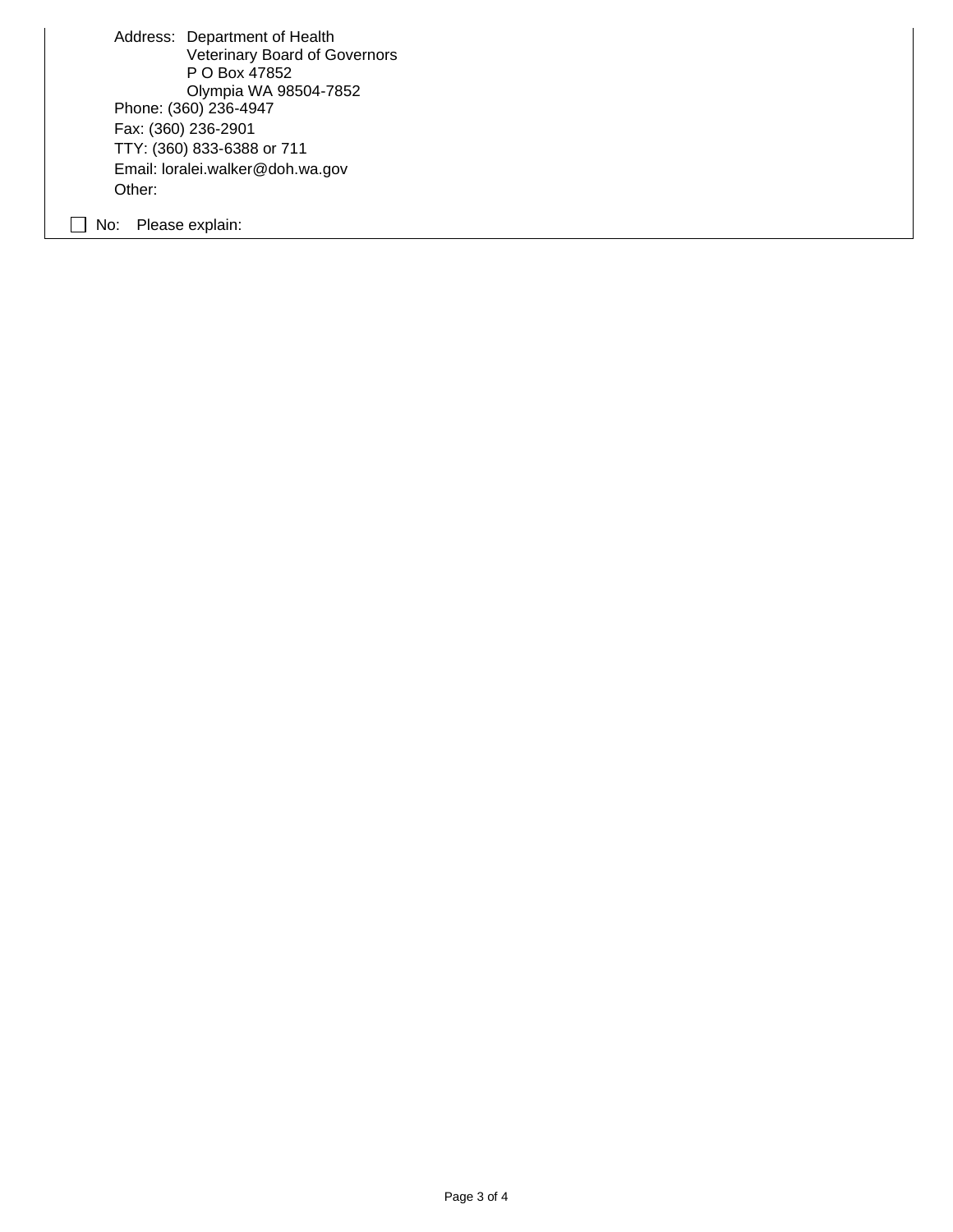|                                                                                                                                                                                                   | Regulatory Fairness Act Cost Considerations for a Small Business Economic Impact Statement:                              |              |                                                                                                                                                                                                                                                    |  |  |
|---------------------------------------------------------------------------------------------------------------------------------------------------------------------------------------------------|--------------------------------------------------------------------------------------------------------------------------|--------------|----------------------------------------------------------------------------------------------------------------------------------------------------------------------------------------------------------------------------------------------------|--|--|
| This rule proposal, or portions of the proposal, may be exempt from requirements of the Regulatory Fairness Act (see<br>chapter 19.85 RCW). Please check the box for any applicable exemption(s): |                                                                                                                          |              |                                                                                                                                                                                                                                                    |  |  |
| adopted.                                                                                                                                                                                          | adopted solely to conform and/or comply with federal statute or regulations. Please cite the specific federal statute or |              | This rule proposal, or portions of the proposal, is exempt under RCW 19.85.061 because this rule making is being<br>regulation this rule is being adopted to conform or comply with, and describe the consequences to the state if the rule is not |  |  |
|                                                                                                                                                                                                   | Citation and description:                                                                                                |              |                                                                                                                                                                                                                                                    |  |  |
|                                                                                                                                                                                                   | defined by RCW 34.05.313 before filing the notice of this proposed rule.                                                 |              | This rule proposal, or portions of the proposal, is exempt because the agency has completed the pilot rule process                                                                                                                                 |  |  |
|                                                                                                                                                                                                   |                                                                                                                          |              | This rule proposal, or portions of the proposal, is exempt under the provisions of RCW 15.65.570(2) because it was                                                                                                                                 |  |  |
|                                                                                                                                                                                                   | adopted by a referendum.                                                                                                 |              |                                                                                                                                                                                                                                                    |  |  |
|                                                                                                                                                                                                   | This rule proposal, or portions of the proposal, is exempt under RCW 19.85.025(3). Check all that apply:                 |              |                                                                                                                                                                                                                                                    |  |  |
| $\Box$                                                                                                                                                                                            | RCW 34.05.310 (4)(b)                                                                                                     | $\Box$       | RCW 34.05.310 (4)(e)                                                                                                                                                                                                                               |  |  |
|                                                                                                                                                                                                   | (Internal government operations)                                                                                         |              | (Dictated by statute)                                                                                                                                                                                                                              |  |  |
|                                                                                                                                                                                                   | RCW 34.05.310 (4)(c)                                                                                                     |              | RCW 34.05.310 (4)(f)                                                                                                                                                                                                                               |  |  |
|                                                                                                                                                                                                   | (Incorporation by reference)                                                                                             |              | (Set or adjust fees)                                                                                                                                                                                                                               |  |  |
|                                                                                                                                                                                                   | RCW 34.05.310 (4)(d)                                                                                                     | $\mathsf{L}$ | RCW 34.05.310 (4)(g)                                                                                                                                                                                                                               |  |  |
|                                                                                                                                                                                                   | (Correct or clarify language)                                                                                            |              | ((i) Relating to agency hearings; or (ii) process                                                                                                                                                                                                  |  |  |
|                                                                                                                                                                                                   |                                                                                                                          |              | requirements for applying to an agency for a license<br>or permit)                                                                                                                                                                                 |  |  |
|                                                                                                                                                                                                   | This rule proposal, or portions of the proposal, is exempt under RCW.                                                    |              |                                                                                                                                                                                                                                                    |  |  |
|                                                                                                                                                                                                   | Explanation of exemptions, if necessary:                                                                                 |              |                                                                                                                                                                                                                                                    |  |  |
|                                                                                                                                                                                                   |                                                                                                                          |              |                                                                                                                                                                                                                                                    |  |  |
|                                                                                                                                                                                                   | <b>COMPLETE THIS SECTION ONLY IF NO EXEMPTION APPLIES</b>                                                                |              |                                                                                                                                                                                                                                                    |  |  |
|                                                                                                                                                                                                   |                                                                                                                          |              | If the proposed rule is not exempt, does it impose more-than-minor costs (as defined by RCW 19.85.020(2)) on businesses?                                                                                                                           |  |  |
| $\boxtimes$ No                                                                                                                                                                                    |                                                                                                                          |              | Briefly summarize the agency's analysis showing how costs were calculated. License holders, not businesses,                                                                                                                                        |  |  |
|                                                                                                                                                                                                   | must meet the proposed rules.                                                                                            |              |                                                                                                                                                                                                                                                    |  |  |
| Calculations show the rule proposal likely imposes more-than-minor cost to businesses, and a small business<br>Yes<br>economic impact statement is required. Insert statement here:               |                                                                                                                          |              |                                                                                                                                                                                                                                                    |  |  |
|                                                                                                                                                                                                   |                                                                                                                          |              |                                                                                                                                                                                                                                                    |  |  |
|                                                                                                                                                                                                   | contacting:                                                                                                              |              | The public may obtain a copy of the small business economic impact statement or the detailed cost calculations by                                                                                                                                  |  |  |
|                                                                                                                                                                                                   |                                                                                                                          |              |                                                                                                                                                                                                                                                    |  |  |
|                                                                                                                                                                                                   | Name:<br>Address:                                                                                                        |              |                                                                                                                                                                                                                                                    |  |  |
|                                                                                                                                                                                                   | Phone:                                                                                                                   |              |                                                                                                                                                                                                                                                    |  |  |
|                                                                                                                                                                                                   | Fax:                                                                                                                     |              |                                                                                                                                                                                                                                                    |  |  |
|                                                                                                                                                                                                   | TTY:                                                                                                                     |              |                                                                                                                                                                                                                                                    |  |  |
|                                                                                                                                                                                                   | Email:                                                                                                                   |              |                                                                                                                                                                                                                                                    |  |  |
|                                                                                                                                                                                                   |                                                                                                                          |              |                                                                                                                                                                                                                                                    |  |  |
|                                                                                                                                                                                                   | Other:                                                                                                                   |              |                                                                                                                                                                                                                                                    |  |  |
| Date: 01/21/2020                                                                                                                                                                                  |                                                                                                                          | Signature:   |                                                                                                                                                                                                                                                    |  |  |
|                                                                                                                                                                                                   | Name: Kirk Breuninger, VMD MPH DACVPM                                                                                    |              | hich Bring                                                                                                                                                                                                                                         |  |  |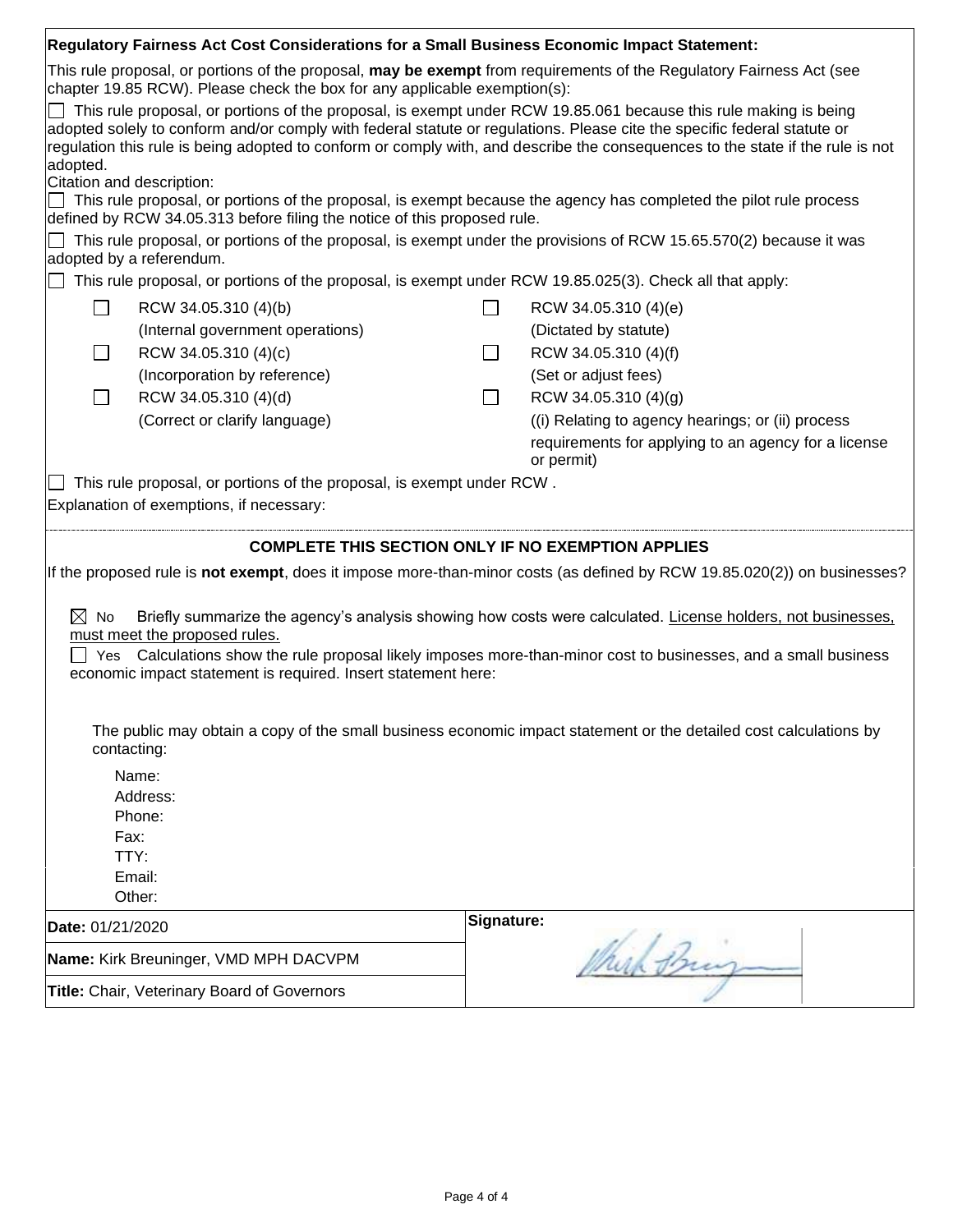AMENDATORY SECTION (Amending WSR 91-24-098, filed 12/4/91, effective 1/4/92)

**WAC 246-933-310 Definitions.** The definitions in this section apply in WAC 246-933-310 through 246-933-350 unless the context clearly requires otherwise.

(1) ((**Veterinary medical facility:** Any premise, unit, structure or vehicle where any animal is received and/or confined to be examined, diagnosed or treated medically, surgically or prophylactically, as defined in RCW 18.92.010.

(2) **Mobile clinic:** A vehicle, including a camper, motor home, trailer or mobile home, used as a veterinary medical facility. A mobile clinic is not required for house calls or farm calls.

(3) **Aseptic surgery:** Aseptic surgical technique exists when everything that comes in contact with the wound is sterile and precautions are taken to ensure such sterility during the procedure. These precautions include, but are not limited to, such things as the surgery room itself, sterilization procedures, scrubbing hands and arms, sterile gloves, caps and masks, sterile long-sleeved gowns, and sterile draping and operative techniques.

 $\overline{(4)}$ )) "Antiseptic surgery( $\overline{(:$  Antiseptic surgical))" means the technique ((exists)) used when care is taken to avoid bacterial contamination but the precautions are not as thorough and extensive as in aseptic surgery. Surgeons and surgical assistants ((shall)) wear clean attire and sterile gloves, and the patient (( $\frac{1}{\text{shall}}$  be)) is appropriately draped. A separate sterile surgical pack shall be used for each animal.

(2) "Aseptic surgery" means the technique used when everything that comes in contact with the wound is sterile and precautions are taken to ensure such sterility during the procedure. These precautions include, but are not limited to, such things as the surgery room itself, sterilization procedures, scrubbing hands and arms, sterile gloves, caps and masks, sterile long-sleeved gowns, and sterile draping and operative techniques.

(3) "Client" means the patient's owner, owner's agent, or other person presenting the patient for care.

(4) "Mobile clinic" means a vehicle, including a camper, motor home, trailer or mobile home, used as a veterinary medical facility. A mobile clinic is not required for house calls or farm calls.

(5) "Treatment" means any action or procedure taken to impact an animal's physical, mental, or behavioral health in the pursuit of preventing or resolving disease, maintaining or improving quality of life, or providing end of life care. This includes, but is not limited to, the prescription, recommendation, issuance, or administration of any drug, veterinary feed directive, vitamins, minerals, or supplements.

(6) "Veterinary medical facility" means any premise, unit, structure or vehicle where any animal is either received or confined, or both, to be examined, diagnosed or treated medically, surgically or prophylactically, as defined in RCW 18.92.010.